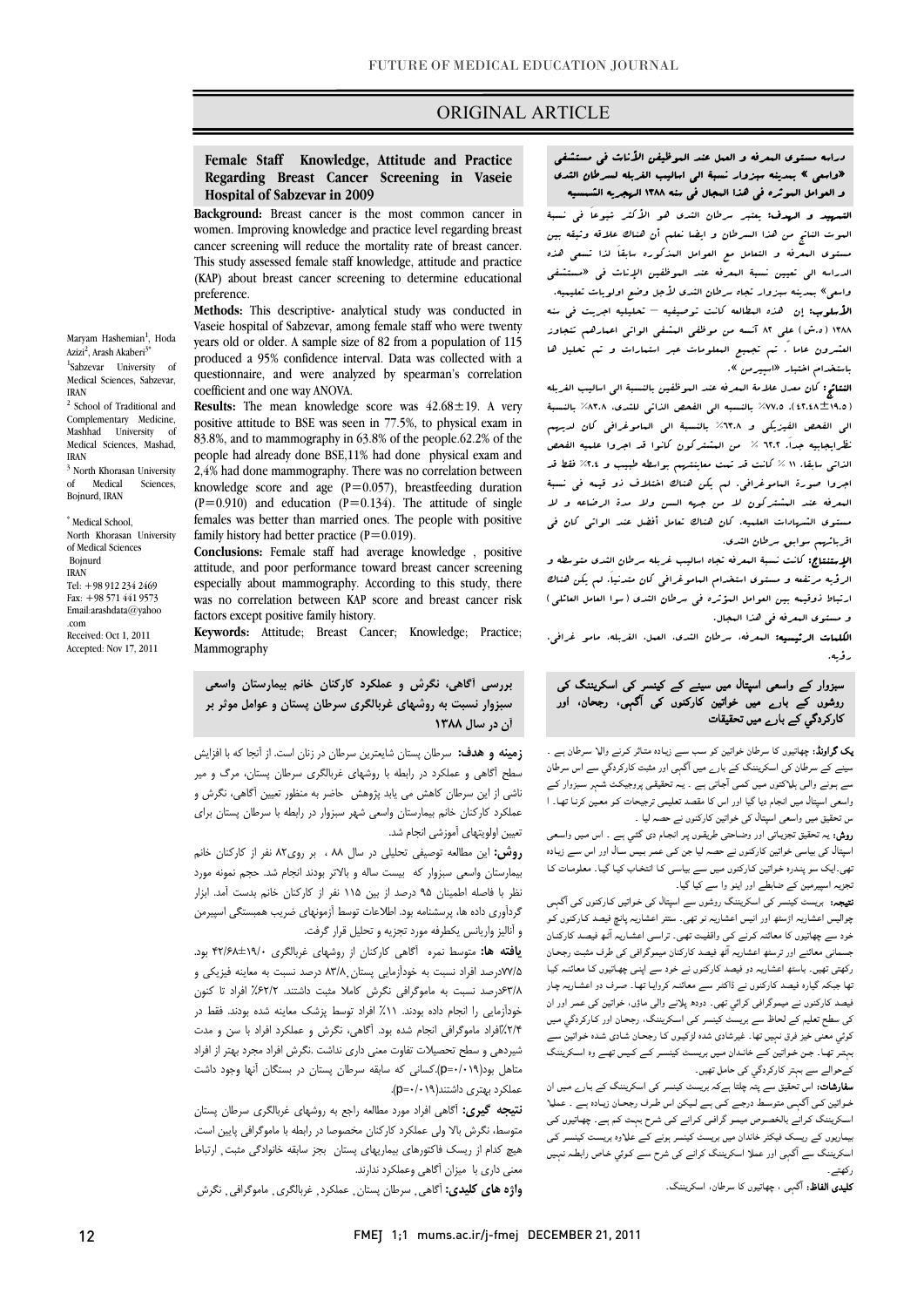### **INTRODUCTION**

Cancer is the second most common cause of mortality in developed countries and the third cause of mortality in Iran and other developing countries. Breast cancer is the most common cancer in women(1). Persian women suffering from breast cancer are at least one decade younger than women in developed countries (2). In the U.S. approximately one out of every 8 women suffers from breast cancer (3). Early diagnosis of this disease is very effective in its treatment. Screening methods are the best way to detect the disease (3-5). Screening methods for breast cancer include:1) doing Breast Self Exam (BSE) monthly from the age twenty .2) clinical examination by a physician (Clinical Breast Exam  $=$  CBE) every three years between 20-40 years old and then every year. 3) Mammography at 40 and then every 2-3 years (5- 8).A study on 30239 patients has shown that breast cancer screening will reduce mortality up to 30% in this common cancer. Another study has shown that mammography as X-ray screening reduces mortality rate up to 20-30 %.(6) Therefore, breast cancer screening education has an effective role in reducing the mortality of this common cancer. Before planning each education, the need for education should be assessed (9) therefore KAP (knowledge, attitude and practice) study should be done. Such studies not only help in recognizing the need for health education but also are necessary for the next evaluation of health education by understanding the behavior change of knowledge, attitude and practice. Awareness is data collection in brain in order to use them or recording this information. Attitude reflects physical and psychological tendency towards surrounding issues and usually comes after knowledge. Behavior is the way the individual acts. Although the KAP study has limitations, it is necessary for planning education of individuals , groups, or society (9). KAP study about breast cancer screening methods in urban cities such as Boroujen, Ilam, Sari, Gorgan, Kashan have shown that knowledge was poor, attitude was average, and practice was poor (10-15). While the knowledge and practice of Iranians is less than developed countries (18-16), such a study has not been done in Sabzevar.

Therefore, knowledge, attitude, and practice study regarding breast cancer screening in Vasseie hospital is important for several reasons (6).First; Breast cancer is easily detectable with screening methods and screening of breast cancer decreases mortality rate by 30%(6). Secondly, breast cancer is the third cause of mortality in Iran (1) and special attention should be paid to it. Third, although many studies have examined the knowledge, attitude, and practice toward breast cancer screening methods in different countries, for educational planning in every country data of that country is needed. Although the Khorasan province of Iran, is one of the places with the highest incidence of breast cancer(1) such a study has not been done so far in Sabzevar.Forth, hospital staff all communicate with patients and their awareness in this field will be useful not only for themselves but also for their patients. On the other hand, most studies in Iran have assessed non-medical educated people or people with little education. Hence we assessed knowledge, attitude, and

 of the hospital staff in Sabzevar and factors which may affect them.

# **METHODS**

 This study is a descriptive - analytical study. Research community was Vaaseie hospital staff in Sabzevar in 2009. 82 samples, who accepted to participate in the study, were evaluated. Verbal consent for enrollment was obtained using a standardized script. A sample size of 82 from a The exclusion criterion was age less than twenty . In this study we assessed knowledge, attitude,and practice related to breast cancer screening methods. In addition to factors which may affect them such as age, marital status, education progesterone hormones, the history of benign breast disease, family history of breast cancer,and economic status. Information was collected by a physician through a knowledge, and attitude function questions. To prepare the questionnaire we set the tree from root to shoot. We designed some questions for branches using items from previous research. Questions were about the age of serecting incritions, their irequency, and the best time to do<br>them, attitude, and performance on screening methods. The questionnaire was validated by several professors of Gynecology and Obstetrics of faculty members of Sabzevar university of Medical Sciences. Reliability of the Data was analyzed thorough the Statistical Package for the Social Sciences (SPSS, version15) by spearman's correlation coefficient and one-way ANOVA. population of 115 produced a 95% confidence interval(19). level, parity, duration of breastfeeding, use of estrogen and questionnaire that included demographic characteristics, screening methods, their frequency, and the best time to do questionnaire was 0.82 confirmed by Cronbach's Alpha test.

## **RESULTS**

 The results showed that the mean age of subjects was  $30.3\pm6.16$  years old.72% were married, 26.8% were single and 1.2% were widowed or divorced. The average number of pregnancies was  $1.04 \pm 0.87$ . 52.4 percent of the people<br>had not have the little mathematic way we get  $\overline{z}$ ? 2 percent was negative. 20.7 percent had used hormones less than 10 years and 2.4 percent had used hormones for more than 10 years. None had a history of breast malignant disease, but history of breast cancer in 9.8% of relatives was positive. In 3.7% the history of breast cancer was positive in first degree , second, and third degree relatives. 47.6% had learned BSE thorough their University books and 15.9 percent through .24.4% had not learned the correct way of BSE. The average monthly salaries were  $358.37 \pm 117 \pm 98$  Rs . The overall mean knowledge score was  $42.68 \pm 19.0$ . The most information about the screening procedures was related to attitudes towards BSE in 18.8% of individuals were positive and 77.5 percent were confident about it. 70.7% of the people were quite willing for BSE and only 8.5% were not willing for breast self-examination. 37.8 percent have never percent who had done it regularly and 23.1 percent had done it irregularly and 69.2 percent had seldom done it. The most common cause of not doing BSE was having no had not breastfed. History of hormone use on 73.2 percent 1.2% of patients had a history of benign breast disease. A personal knowledge and 12.2 percent thorough pamphlets BSE (mean knowledge score  $= 54.11 \pm 29.13$ ). The general done BSE and those who had ever done BSE were only 7.7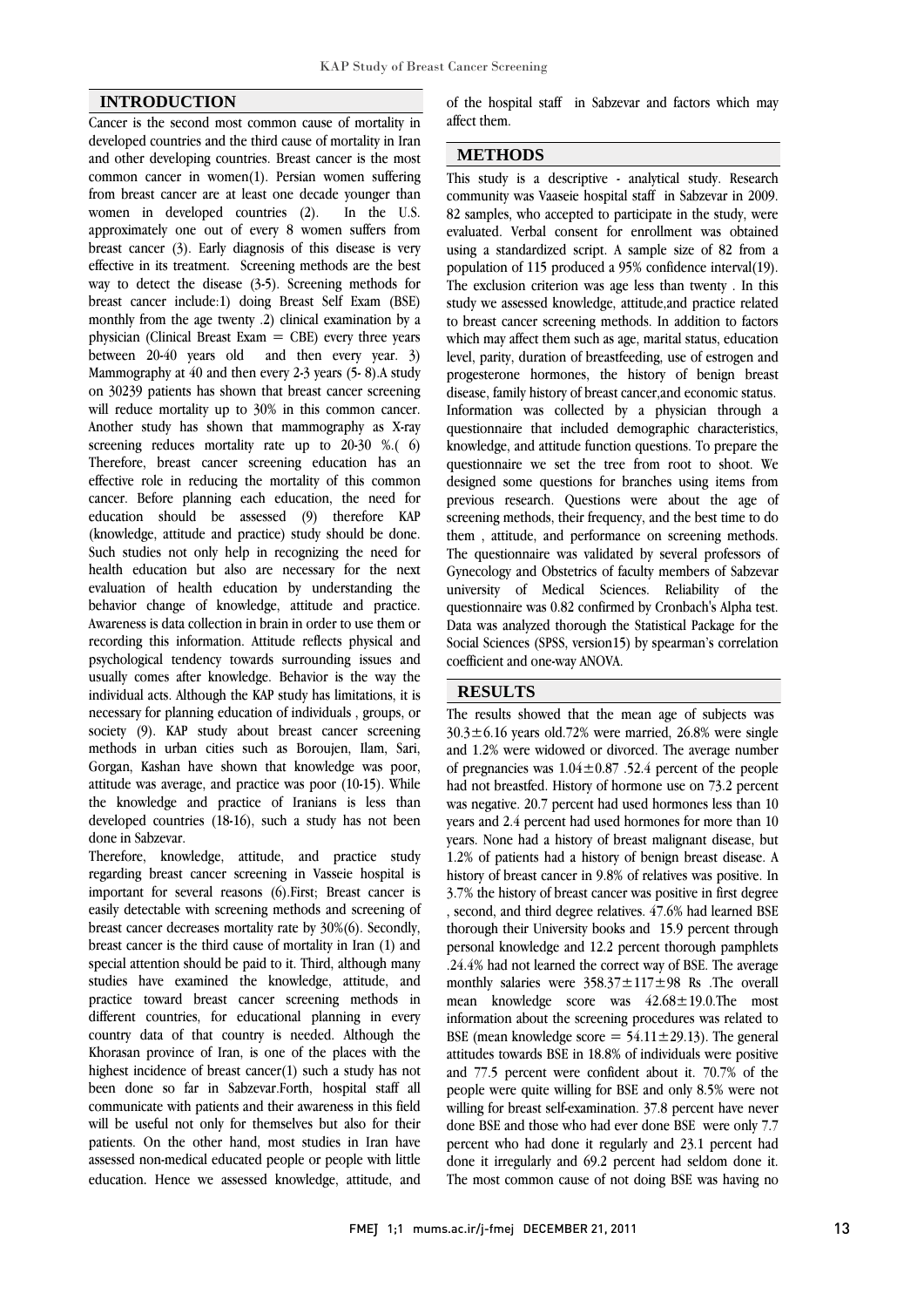problems. The average knowledge score regarding CBE  $was27.01 \pm 26.02$ . 48.01% of the people knew when they should go for examination by a physician and 25.3 % were informed about the frequency of CBE. 13.8 percent of those staff were sure of CBE usefulness. 89% had never been examined by a doctor and in 11 percent who had referred to a physician the most cause for referring was feeling a lump..25 percent of individuals have been examined by a regarding mammography was $27.01 \pm 26.02$ . 46% of people knew that mammography should be started from which age and 16.7% knew that it must be repeated every 3-2 years.36.8% believed that mammography is requested only mammography were positive in 23.8% of individuals and 63.8% were sure about the usefulness of mammography. 36.6% of people were willing to do, but only 2.4% had mammography at that time and the reason was feeling a<br>large in PSE, Although 2.5 noticent of needle water aver 40 nobody had mammography as screening. Finally 85.2% of the people had confidence in the usefulness of screening methods, and 13.6% had a positive attitude. Using the performance is significantly correlated with knowledge (correlation coefficient  $= 0.218$ ). In other words, the more knowledge the better performance. People with different levels of education did not have significantly different performance (p=0.056). Function of individuals regarding the marital status was not significantly different. Better attitude was seen in unmarried women (p=0.019). Using ANOVA tests represented that knowledge, attitude, and breastfeeding and economy status. Knowledge and attitude in individuals with a history of breast cancer in relatives was not different, but those who had breast cancer in relatives had better performance (p=0.002). Among older ages, knowledge, attitude, and performance were lower, but not had positive attitude towards CBE. And 83.8 percent of the doctor just for screening. The average knowledge score if there is a suspicious mass. Attitudes towards lump in BSE. Although 8.5 percent of people were over 40 Spearman correlation coefficient, showed that the knowledge and attitude, but the educated ones had better performance is not correlated with the history of statistically significant.

### **DISCUSSION**

 In this study, the overall mean knowledge score of personnel screening methods was  $42.68 \pm 19.0$ . While in a of one of screening methods (11). In our study most score was obtained in knowledge about BSE (mean knowledge score =  $54.11 \pm 29.13$ ). While in a study conducted in Boroujen 37.8% knew about BSE as a screening method. In (20). This rate was 80% in Alur batu and Kuantan (16). The better information in our study group in comparison to other cities in Iran is related to their education as a nurse or other related medical sciences. Hamoniously in a study of our study (51.5%). Unfortunately the awareness of our population is less than the American society. This indicates that the role of mass media, health care units in developed on self-examination while such propaganda in a country like Iran would be less. In this study, there was a positive study conducted in Boroujen 52.5% 0f people were aware a study in Suadi Arabia 39.6% of women, had heard of BSE the hospital staff in Isfahan the knowledge score was like countries which constantly remind women to take a bearing

 attitude to BSE in 77.5%,to physical examination in 83.8%, and to mammography in 63.8%. While in the study of women in Shahrekord and Brujen 13.53% and 16.7% had a positive attitude towards screening methods respectively than other studies. Because attitude is less affectedover time. And this issue shows how education can be effective in the case of attitude. In this study, 77.5% of people had Boroujen 43.7% were confident about the usefulness of self-examination (11). In a study conducted in Tehran, 40% (21) and in another study, 32.7% women did not believe in BSE (22). In our study, 70.7% of individuals tended to study in Boroujen 82% tended to do BSE (11 , 20). Although 83.8% believed in the usefulness of examination by a physician, and 63.8% believed in mammography, only 43.9% were willing to be examined by a physician and to the unpleasant nature of this issue as well as fear of (10).Thus, the attitude in our study is significantly better confidence in the usefulness of self-examination while in perform BSE. While in a study in Saudi Arabia and another 36.6% tended to have mammography that could be related radiation hazards.

 In this study, 62.2% of people had done BSE, but only in 4.8% it was regular, which was like other studies (11, 16, 21 , 23 , 24). In other studies, this low level of performance study shows that knowledge cannot always affect attitude. In a study on Korean nurses 39.5% had done self- examination during the past year which is much more than our study. In our study 11% of individuals were examined a study in Zabul on nurses was also 21.7% and in Boroujen 6.2% (11, 25). In this study, only 2.4%, had mammography but in Shiraz 9.1% and in Brujen 12.5% had mammography. This may be due to hospital staff awareness of the hazards mammograms has been attributed not only due to the cost of mammography but also to the low attitude of women. Because mammography is free for hospital personnel this In foreign studies having mammography is expensive.<br>In foreign studies having mammography is more than 50%  $(18, 26, 27)$  therefore frequent recommendation among women can be effective . As in other studies the major cause of having mammography had been doctor recommendation and attitude is justified by low level of knowledge but our by a doctor while in 25% it was a screening visit. This rate in of radiation. In other studies, the low number of issue cannot be only because mammography is expensive.  $(28-27)$ .

(20-27).<br>Performance was significantly correlated with knowledge. So we should improve knowledge as far as we can. Attitudes of single people were better than married people  $(p=0.019)$  which is similar to other studies (29-30). There was a history of breast cancer in their family in who individuals and also more fear among them. The result has shown that none of the risk factors of breast disease except family history were significantly related to knowledge and practice. And the most important thing is educating people and reminder of the importance of screening method to had a better performance because of higher risk in these them.

 This study surely had its own limitations. The sample size was small and the simple sampling of staff assigned from one hospital can limit its generalizability.

one nospital can limit its generalizability.<br>Although knowledge and attitude about BSE in this study is more in comparison to other studies the performance is not

  $\overline{a}$